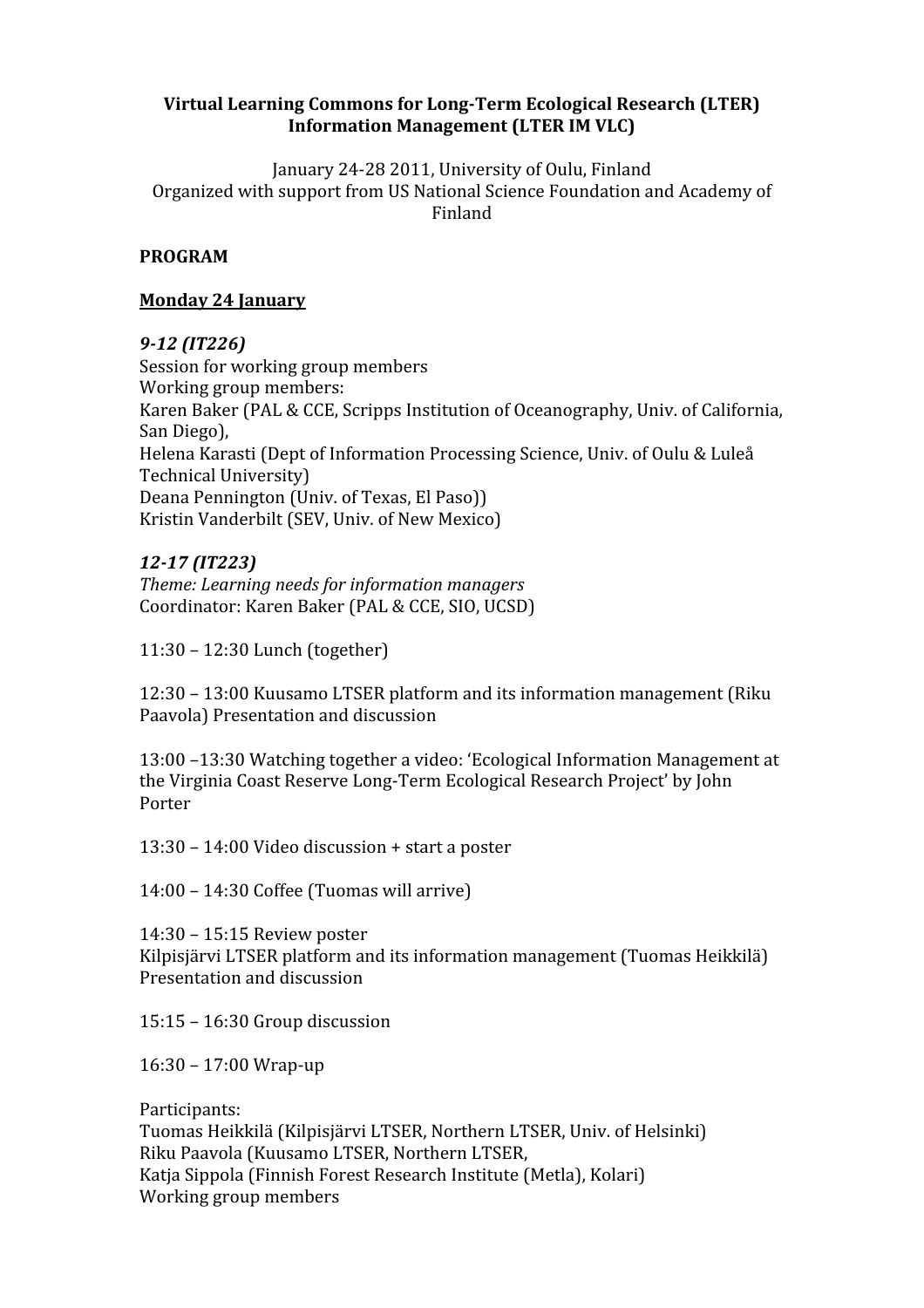# **Tuesday
25
January**

# *914
(IT223)*

*Theme:
Virtual
Learning
Commons/Community
concept
and
associated
tools* Coordinator:
Kristin
Vanderbilt
(SEV,
UNM)

 $9:00 - 9:30$ Welcome and introduction of to theme and ways of working Brief
introductions Kristin
Vanderbilt:
Introduction
to
Long‐Term
Ecological
Research
(LTER)
and LTER
Information
Management
(IM)

 $9:30 - 11:30$ Essi
Vuopala
&
Miisa
Brännfors:
Quality
learning
supported
by
technology
‐ Research‐based
perspectives
and
case
examples Presentation
(about
50‐60
min)
and
discussion

Participants: Tuomas
Heikkilä
(Kilpisjärvi
LTSER,
Northern
LTSER,
Univ.
of
Helsinki) Riku
Paavola
(Kuusamo
LTSER,
Northern
LTSER,
Univ.
of
Oulu) Katja
Sippola
(Finnish
Forest
Research
Institute
(Metla),
Kolari) Essi
Vuopala
(Learning
&
Educational
Technology
Research
Unit
(LET),
Univ.
of Oulu) Miisa
Brännfors
(LET,
Univ.
of
Oulu) Working
group
members

11:30
–
12:15
Lunch

# *12:15
–
14:00
(IT223)*

Kristin
Vanderbilt:
Examples
of
VLCs
and
tools

Participants:

Tuomas
Heikkilä
(Kilpisjärvi
LTSER,
Northern
LTSER,
Univ.
of
Helsinki) Riku
Paavola
(Kuusamo
LTSER,
Northern
LTSER,
Univ.
of
Oulu) Katja
Sippola
(Finnish
Forest
Research
Institute
(Metla),
Kolari) Working
group
members

*1417
(IT226)* Session
for
working
group
members Participants: Working
group
members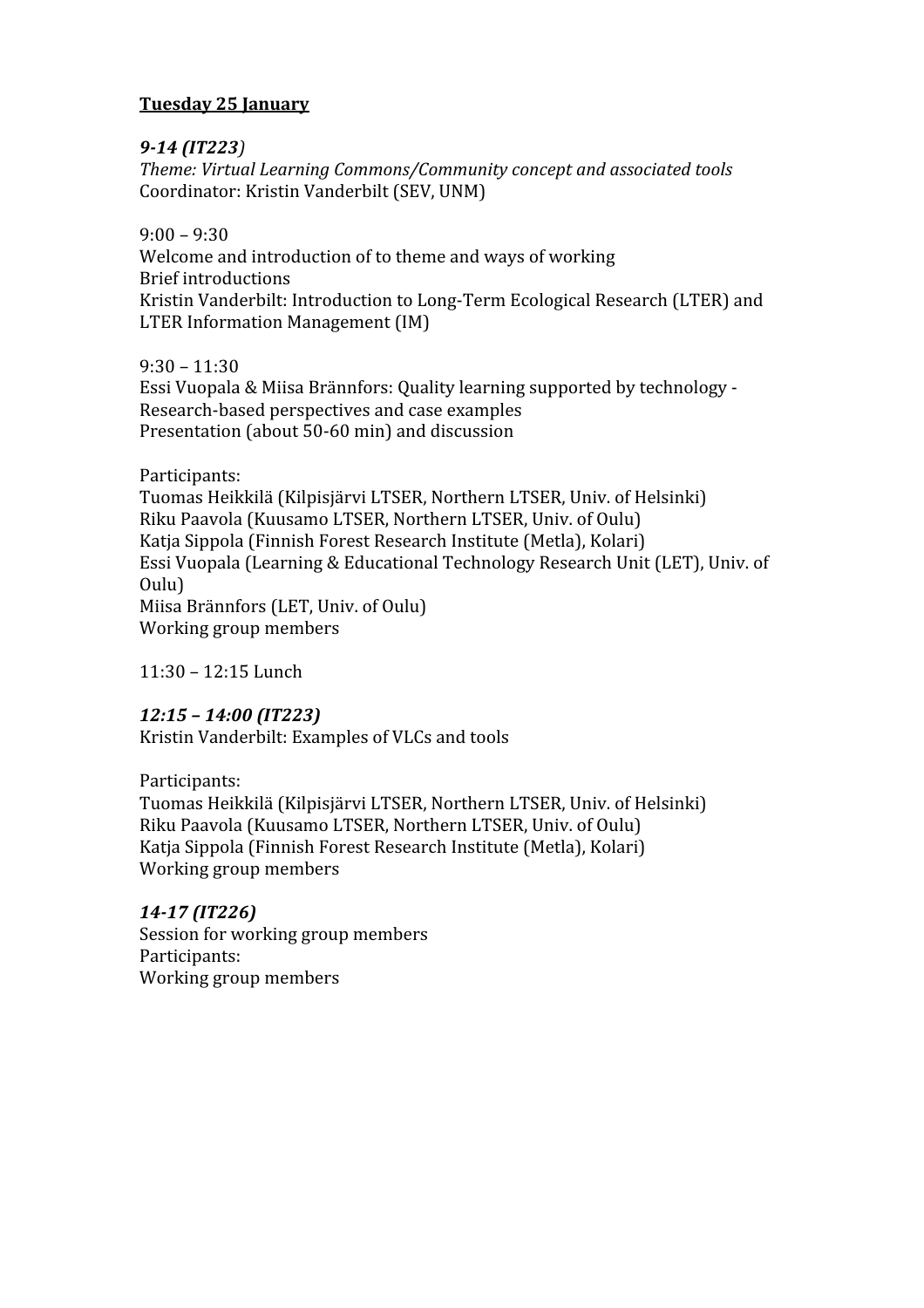# **Wednesday
26
January**

# *914
(IT223)*

*Theme:
Potentials,
challenges
and
efficacy
of
a
Virtual
Learning
Commons
as
a collaborative
environment
for
learning
and
knowledge
building
in
an
international context*

Coordinator:
Kristin
Vanderbilt

 $9:00 - 9:30$ Kristin Vanderbilt: Welcome, Introduction to theme, Introduction to LTER IM, Brief
summary
of
two
previous
days'
outcome
&
LTER
ASM
2009
working groups

 $9:30 - 10:00$ Essi
Vuopala
&
Miisa
Brännfors:
Quality
learning
supported
by
technology
‐ Research‐based
perspectives
and
case
examples Brief
summary
of
Tuesday's
presentation
(about
15
min)
and
discussion

 $10:00 - 11:00$ Hanna
Järvenoja:
Motivation
and
emotions
in
self‐regulated
learning Presentation
(about
20
min)
and
discussion

 $11:00 - 12:00$ Jonna
Malmberg:
Strategies
and
self‐regulated
learning
in
technology‐enhanced contexts Presentation
(about
20
min)
and
discussion

12.00
–
13:00
Lunch

 $13:00 - 14:00$ Pirkko
Hyvönen
&
Niina
Impiö:
Learning
to
become
an
adaptive
expert
in learning
and
educational
technology:
Edutool
master's
program
(120
ects) Presentation
(about
20
min)
and
discussion

Participants: Essi
Vuopala
(Learning
&
Educational
Technology
Research
Unit
(LET),
Univ.
of Oulu) Miisa
Brännfors
(LET,
Univ.
of
Oulu) Hanna
Järvenoja
(LET,
Univ.
of
Oulu) Jonna
Malmberg
(LET
,
Univ.
of
Oulu) Pirkko
Hyvönen
(LET,
Univ.
of
Oulu) Niina
Impiö
(LET,
Univ.
of
Oulu) Kari
Liukkunen
(Dept
of
Info
Processing
Science,
Univ.
of
Oulu) Working
group
members

# *1417
(IT226)*

Session
for
working
group
members Participants: Working
group
members